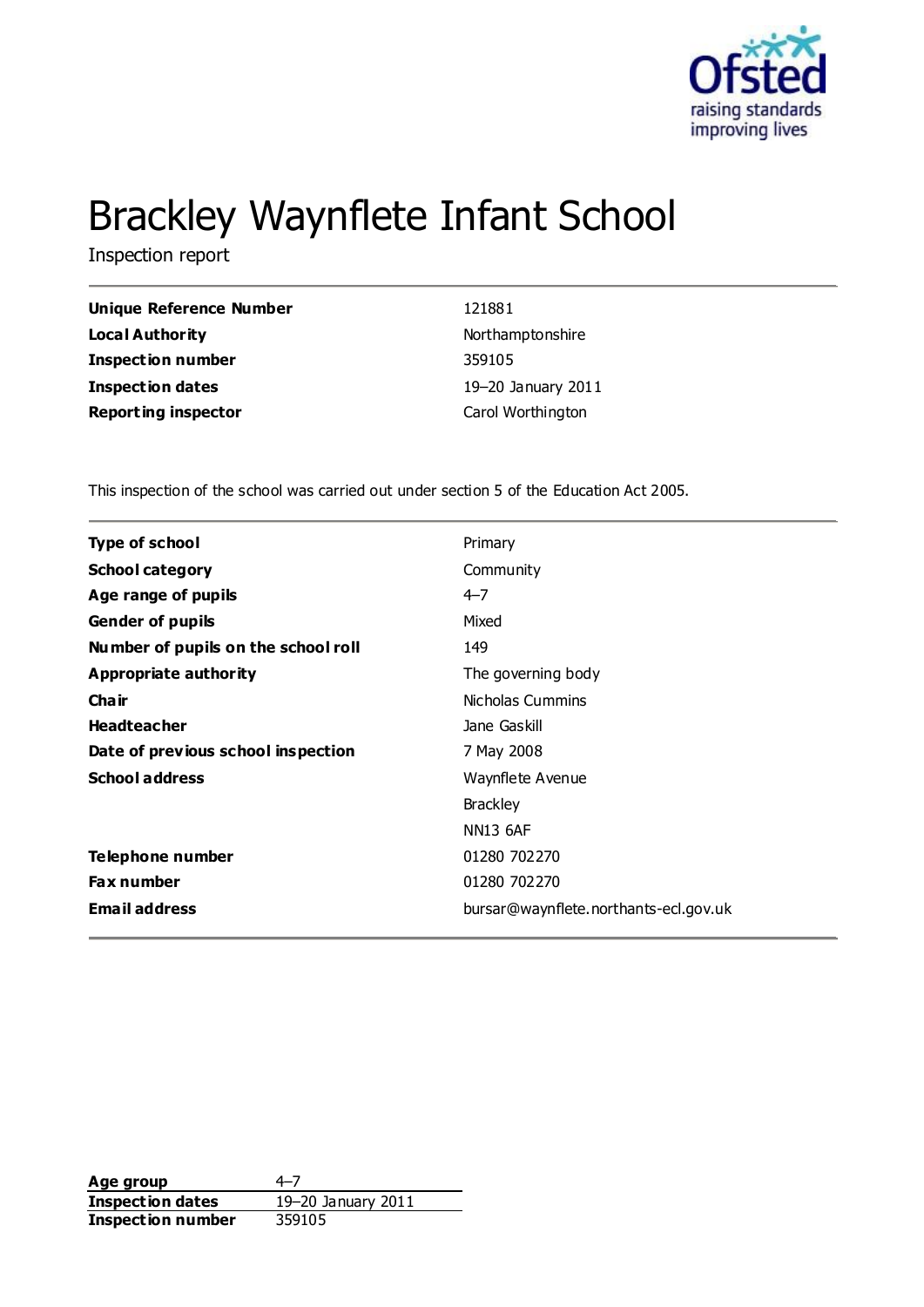The Office for Standards in Education, Children's Services and Skills (Ofsted) regulates and inspects to achieve excellence in the care of children and young people, and in education and skills for learners of all ages. It regulates and inspects childcare and children's social care, and inspects the Children and Family Court Advisory Support Service (Cafcass), schools, colleges, initial teacher training, work-based learning and skills training, adult and community learning, and education and training in prisons and other secure establishments. It assesses council children's services, and inspects services for looked after children, safeguarding and child protection.

Further copies of this report are obtainable from the school. Under the Education Act 2005, the school must provide a copy of this report free of charge to certain categories of people. A charge not exceeding the full cost of reproduction may be made for any other copies supplied.

If you would like a copy of this document in a different format, such as large print or Braille, please telephone 0300 123 4234, or email **[enquiries@ofsted.gov.uk](mailto:enquiries@ofsted.gov.uk)**.

You may copy all or parts of this document for non-commercial educational purposes, as long as you give details of the source and date of publication and do not alter the documentation in any way.

To receive regular email alerts about new publications, including survey reports and school inspection reports, please visit our website and go to 'Subscribe'.

Royal Exchange Buildings St Ann's Square Manchester M2 7LA T: 0300 123 4234 Textphone: 0161 618 8524 E: **[enquiries@ofsted.gov.uk](mailto:enquiries@ofsted.gov.uk)**

W: **[www.ofsted.gov.uk](http://www.ofsted.gov.uk/)**

© Crown copyright 2011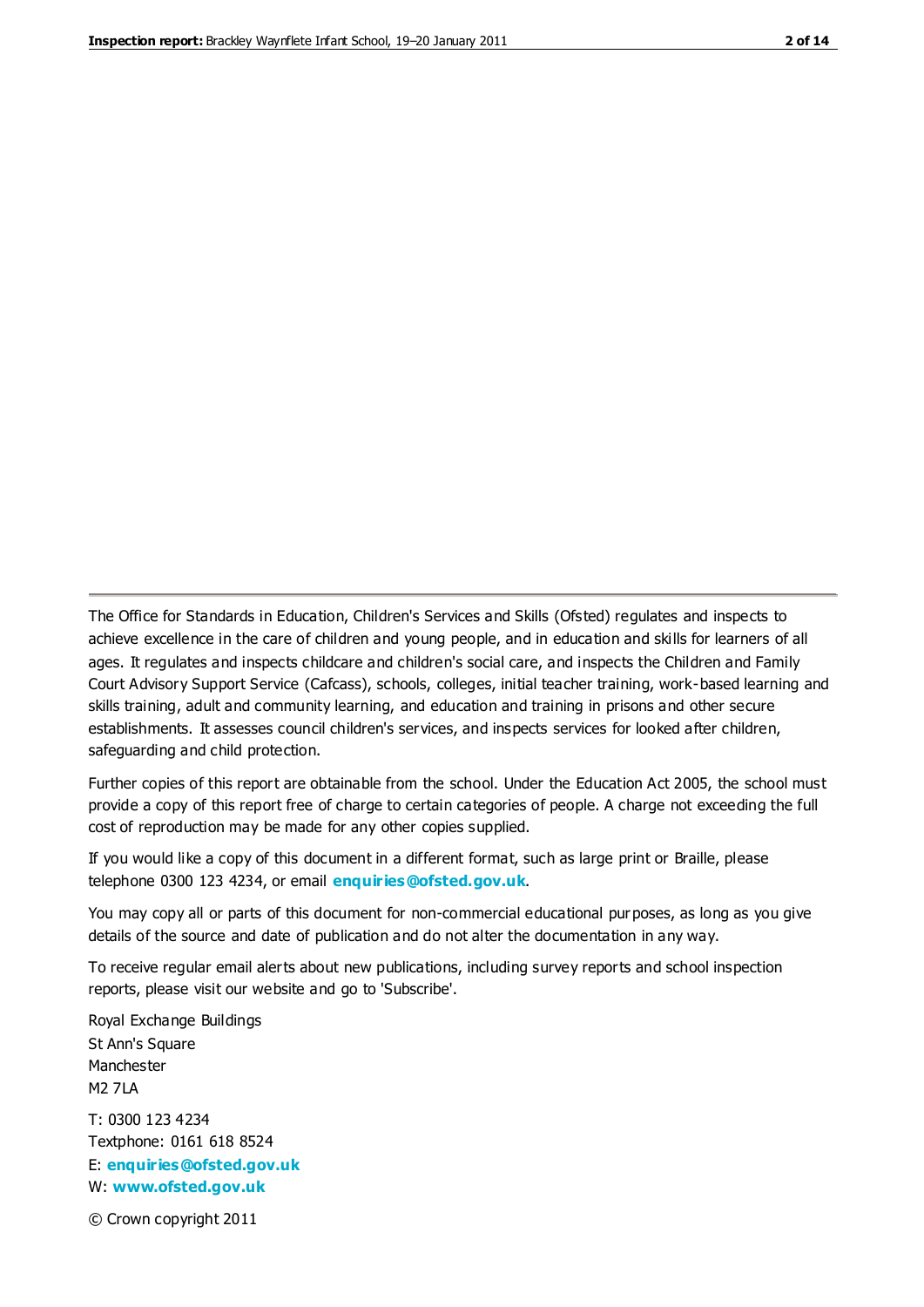# **Introduction**

This inspection was carried out by two additional inspectors. They observed 10 lessons and saw seven teachers. Meetings were held with the headteacher, the deputy headteacher, middle leaders, and two representatives of the governing body. Many pupils and parents and carers were spoken to informally. Inspectors observed the school's work, and looked at records of assessments of pupils' attainment, tracking of their progress and samples of their work in books. All safeguarding documents were scrutinised. Inspectors analysed 69 parents' and carers' questionnaire returns and those completed by 18 members of staff.

The inspection team reviewed many aspects of the school's work. It looked in detail at a number of key areas.

- Inspectors looked at how successfully the school motivates boys to improve their attainment in reading.
- They explored whether the attainment of children with summer birthdays catches up with that of their older classmates as they move up the school.
- They considered how well recently introduced initiatives are contributing to the development of literacy in the Early Years Foundation Stage.
- They looked at the extent to which pupils develop knowledge of the cultural diversity of modern Britain.

# **Information about the school**

This average-sized infant school is in an urban setting. Virtually all pupils are of White British origin; occasionally there are a few from minority ethnic backgrounds, though there were none at the time of the inspection. Virtually all pupils speak English as their first language. The proportion of pupils with special educational needs and/or disabilities is a little lower than in most schools, but the proportion with a statement of special educational needs is average. Most of these children have specific learning difficulties or behavioural, emotional and social difficulties. The proportion of pupils known to be eligible for free school meals is below average. The school has received several awards, including national Healthy Schools status, Artsmark Silver and Investors in People.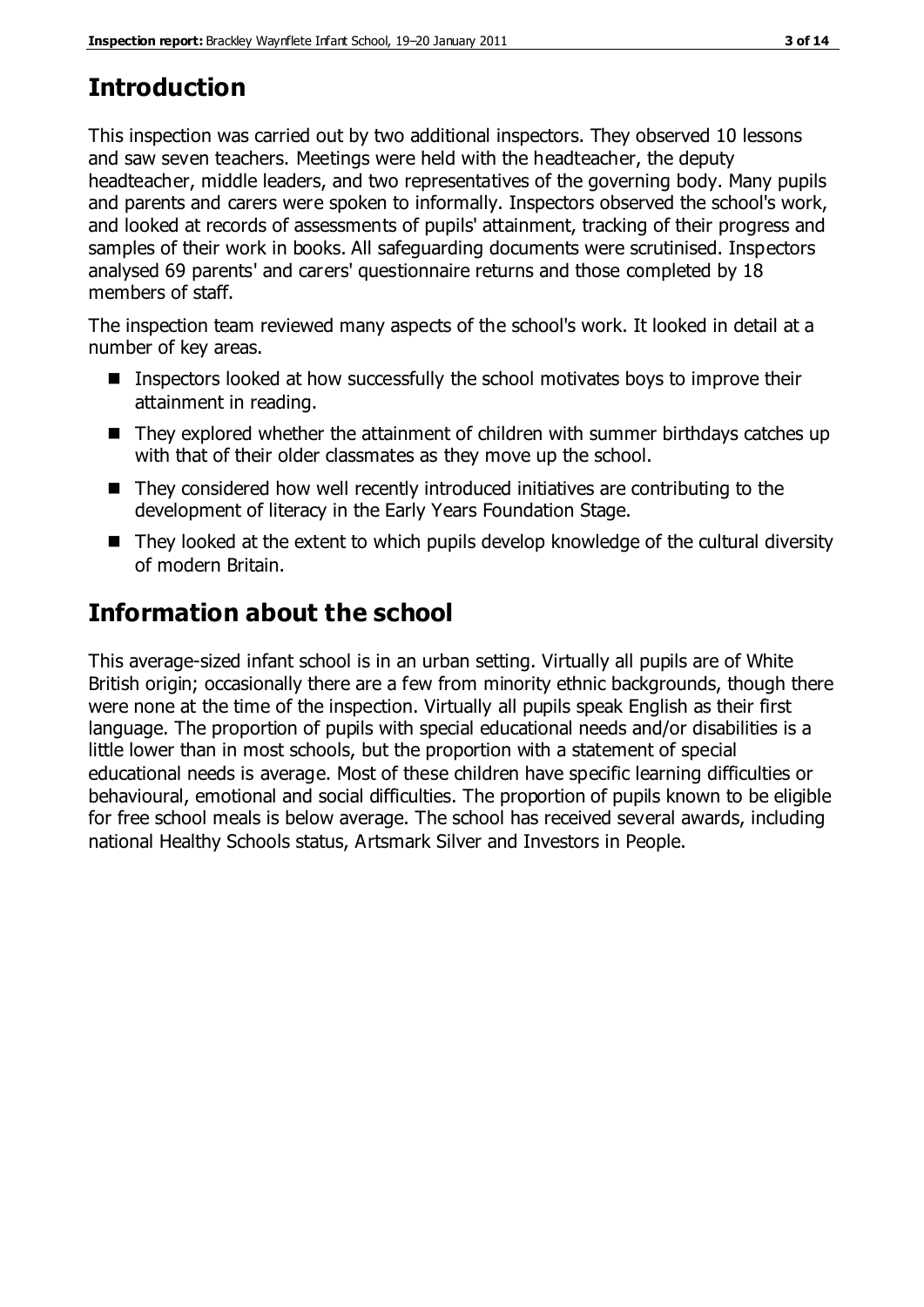# **Inspection judgements**

| Overall effectiveness: how good is the school?  |  |
|-------------------------------------------------|--|
|                                                 |  |
| The school's capacity for sustained improvement |  |

## **Main findings**

Brackley Waynflete Infants is an outstanding school which provides an excellent all-round education for its pupils. The headteacher leads by example and constantly communicates her vision of excellence and ambition for success. The use of highly accurate selfevaluation, based on sharply focused monitoring, has led to the maintenance of high standards in reading, writing and mathematics for the last seven years, whilst also developing children's all-round skills and personal attributes to the full. The quality of provision has been systematically improved since the previous inspection. Pupils' achievement is excellent because the headteacher has developed an outstandingly successful system for assessing and tracking their progress. This is simple for everyone, including pupils themselves, to use and understand, and ensures that all children have fully caught up by the end of Key Stage 1, including those younger ones who sometimes make slower progress in Reception. These leadership qualities demonstrate excellent capacity for further improvement.

The highest expectations are apparent in all aspects of the school's work. Pupils and their parents and carers are in no doubt about this. Behaviour is excellent. Pupils come to school eagerly and punctually, expecting to work hard. Attendance is well above average. Pupils say they enjoy learning, and it is obvious that they do from the great pride they take in their achievements. The all-round high quality of the work they produce is apparent in their workbooks and in examples of art and creative work proudly displayed in every classroom, from imaginative depictions of the planets in Year 2, to Reception children's boldly painted self-portraits.

Writing is a particular strength throughout the school. Children's 'special writing books' show excellent progress in writing from Reception to Year 2, and a high standard for both girls and boys by Year 2, exceptionally so for girls. The school has recently introduced a new scheme to aid writing and reading development in the Reception classes. This is successfully motivating and challenging both boys and girls in literacy sessions, but in free-play, boys tend to choose less frequently than girls those activities which require some sort of writing or mark making. Consequently, their writing, though above the national average for boys by the end of Key Stage 1, does not reach the exceptionally high standard of girls' writing. Reading and numeracy standards are equally high, the latter having improved particularly well since the previous inspection, aided by developments through partnerships with other local schools. Gender differences in reading identified in the past have been successfully overcome; boys and girls do equally well in both these subjects. Pupils with special educational needs and/or disabilities perform above their expected outcomes, as do the occasional pupils who enter the school speaking little English.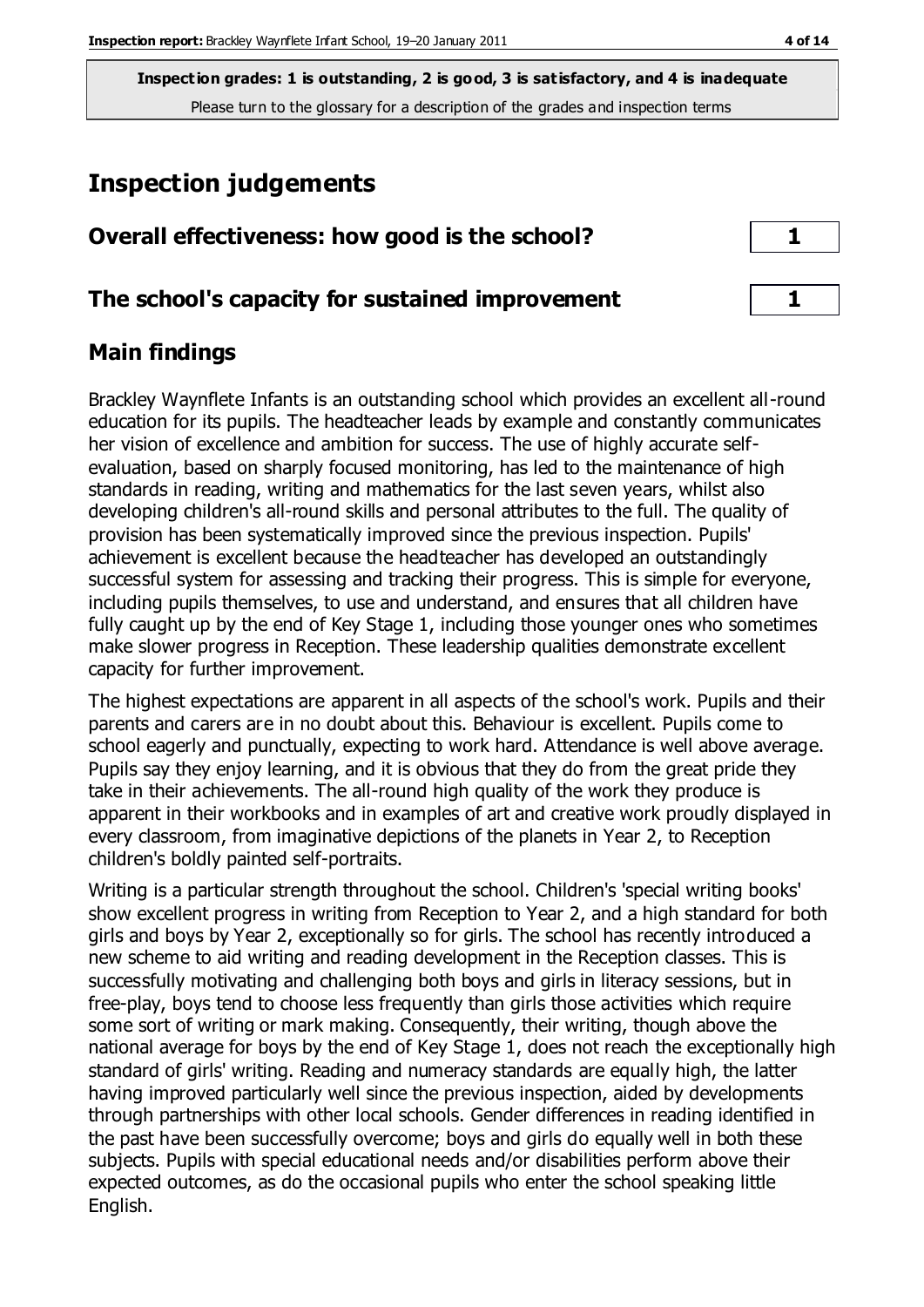Teaching and learning are outstanding. Teachers are highly skilled practitioners who work as a cohesive team with their well-qualified support staff. They know their pupils well, and through regular and thorough use of assessment, plan programmes of work to challenge every child in the class. Curriculum planning is excellent, with exciting, motivating topics, often based on traditional themes and literature, in which there is excellent development of literacy, numeracy and information and communication technology. The Reception outdoor area has some good equipment and activities, but this is only freely accessible from one of the two classrooms, which limits its use.

Pastoral care is excellent; pupils feel extremely safe and well-cared-for. They know they always have someone to talk to if they are worried and say that bullying is very rare and quickly dealt with. Support for children and families who find themselves in vulnerable circumstances is exemplary. Pupils develop as confident young people who know how to live safe and healthy lives. Religious education lessons, visits and visitors, together with steadily developing links with schools in this country and abroad, enable pupils to get an insight, appropriate for their age, into customs and beliefs of the wide range of cultures present in modern Britain. Pupils go on to their next schools extremely well-equipped to tackle new challenges.

## **What does the school need to do to improve further?**

- Ensure that both boys and girls develop early mark-making and writing skills equally well in Reception by providing activities which motivate them equally and ensure all children take part in them.
- Improve the access to the outdoor learning environment so that all Reception children, and others as necessary, are able to use it freely.

## **Outcomes for individuals and groups of pupils 1**

Pupils enter the school with skills and knowledge which are close to those expected for their age. Their excellent achievement from their starting point results in outstanding literacy and numeracy skills, which enable them to succeed in all areas of the curriculum and be extremely well prepared for junior school work. In Year 2, both girls and boys showed excellent ability to use non-fiction books to find out about animal camouflage, posing such questions for each other as 'How do snowy owls stay hidden?' When practising letters and sounds, pupils enjoyed the challenge of forming letters correctly and were clearly pleased to be told how they had improved in the week. Pupils with learning and behavioural difficulties enjoyed different challenges and made rapid progress during active counting exercises in the hall. Year 2 pupils showed their considerable creative ability when interpreting music in an expressive dance routine.

Pupils take a great pride in their work and older ones know exactly how far they hav e met their individual targets in the school assessment system. Pupils' social skills are very well developed; they work and play harmoniously together and older ones take on responsibilities for younger ones at lunch and play times. They understand how to live a healthy lifestyle, eat fruit at break time and enjoy their daily 'Activate' sessions. The school council is actively involved in choosing improvements to the playground, and has devised and sent a leaflet home, showing photographs of healthy lunchbox items; this resulted in 100% of children receiving healthy lunchbox stickers.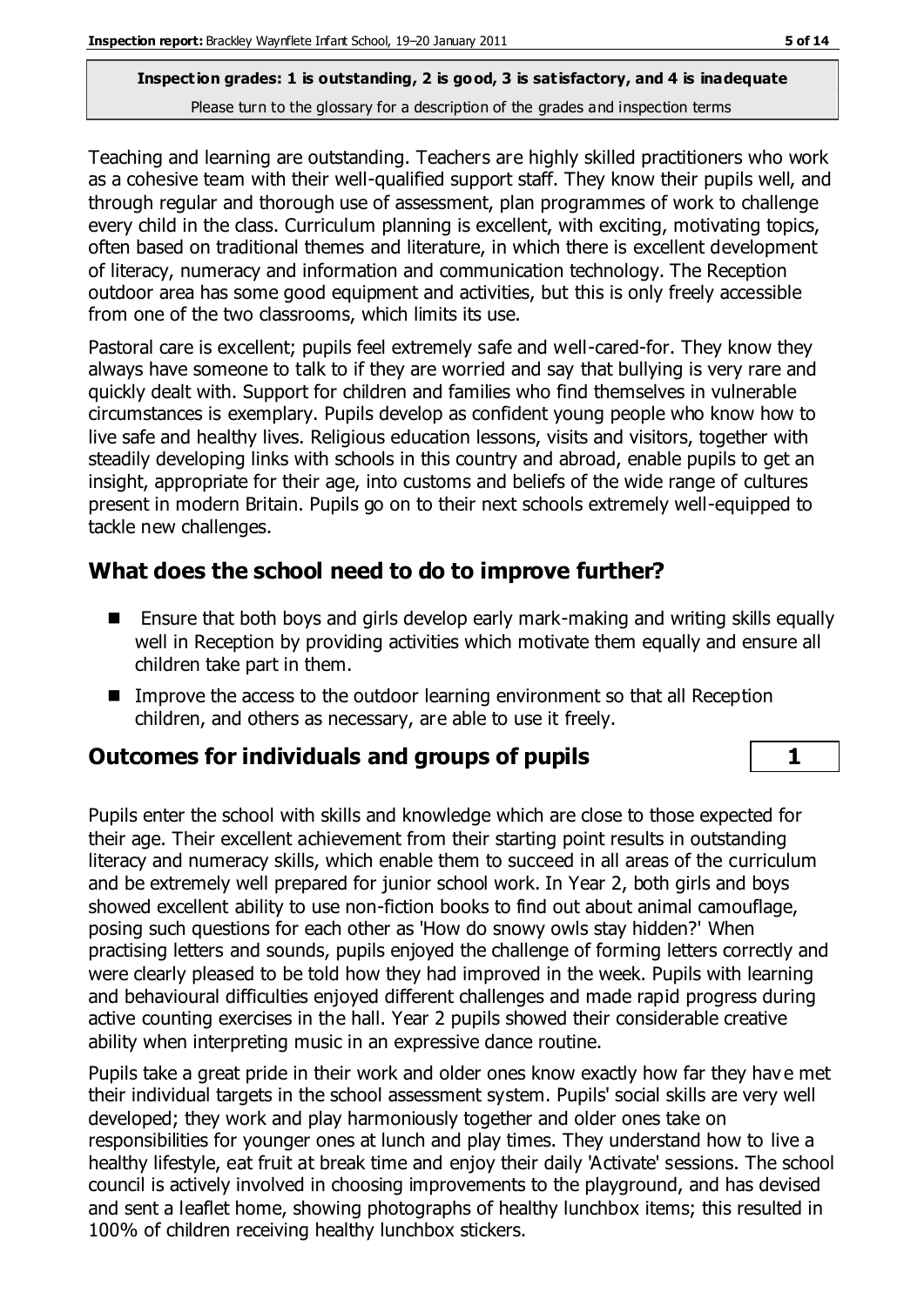These are the grades for pupils' outcomes

#### **Inspection grades: 1 is outstanding, 2 is good, 3 is satisfactory, and 4 is inadequate**

Please turn to the glossary for a description of the grades and inspection terms

| Pupils' achievement and the extent to which they enjoy their learning                                                     | 1 |
|---------------------------------------------------------------------------------------------------------------------------|---|
| Taking into account:<br>Pupils' attainment <sup>1</sup>                                                                   | 1 |
| The quality of pupils' learning and their progress                                                                        | 1 |
| The quality of learning for pupils with special educational needs and/or disabilities<br>and their progress               | 1 |
| The extent to which pupils feel safe                                                                                      | 1 |
| Pupils' behaviour                                                                                                         | 1 |
| The extent to which pupils adopt healthy lifestyles                                                                       | 1 |
| The extent to which pupils contribute to the school and wider community                                                   | 2 |
| The extent to which pupils develop workplace and other skills that will contribute to<br>their future economic well-being | 1 |
| Taking into account:<br>Pupils' attendance <sup>1</sup>                                                                   | 1 |
| The extent of pupils' spiritual, moral, social and cultural development                                                   | 2 |

<sup>1</sup> The grades for attainment and attendance are: 1 is high; 2 is above average; 3 is broadly average; and 4 is low

#### **How effective is the provision?**

Teaching and learning are excellent and result in pupils making outstanding progress. Teachers capture pupils' interests by imaginative planning of work around stimulating themes. For example, a 'Space' theme included activities such as designing and making moon buggies, finding the best way to send rockets into space, and writing about a conversation with an alien. Excellent on-going assessments were observed in a guided reading session. These result in targets being set, regularly checked and modified to enable all pupils to make rapid progress. Teachers' marking is exemplary, with much praise, but areas for further development also clearly identified by 'light-bulb' symbols which children learn to understand from an early age. Teaching assistants give valuable support and guidance, which enable pupils to work purposefully in small ability groups with on-going assessment. These include pupils with special educational needs and/or disabilities, who also make rapid progress from their starting points.

The curriculum is very broad and meets all requirements. It is very imaginatively planned into topics which motivate and excite the children. Many are based on traditional nursery rhymes and stories such as 'The Three Little Pigs', but pupils' interests and ideas are taken into consideration. The amount of high quality writing generated is quite exceptional in a wide variety of contexts, for example, 'Little Red Hen', 'My African Adventure', and 'Visit to a Wildlife Park'. The skills of scientific enquiry are well developed; good use is made of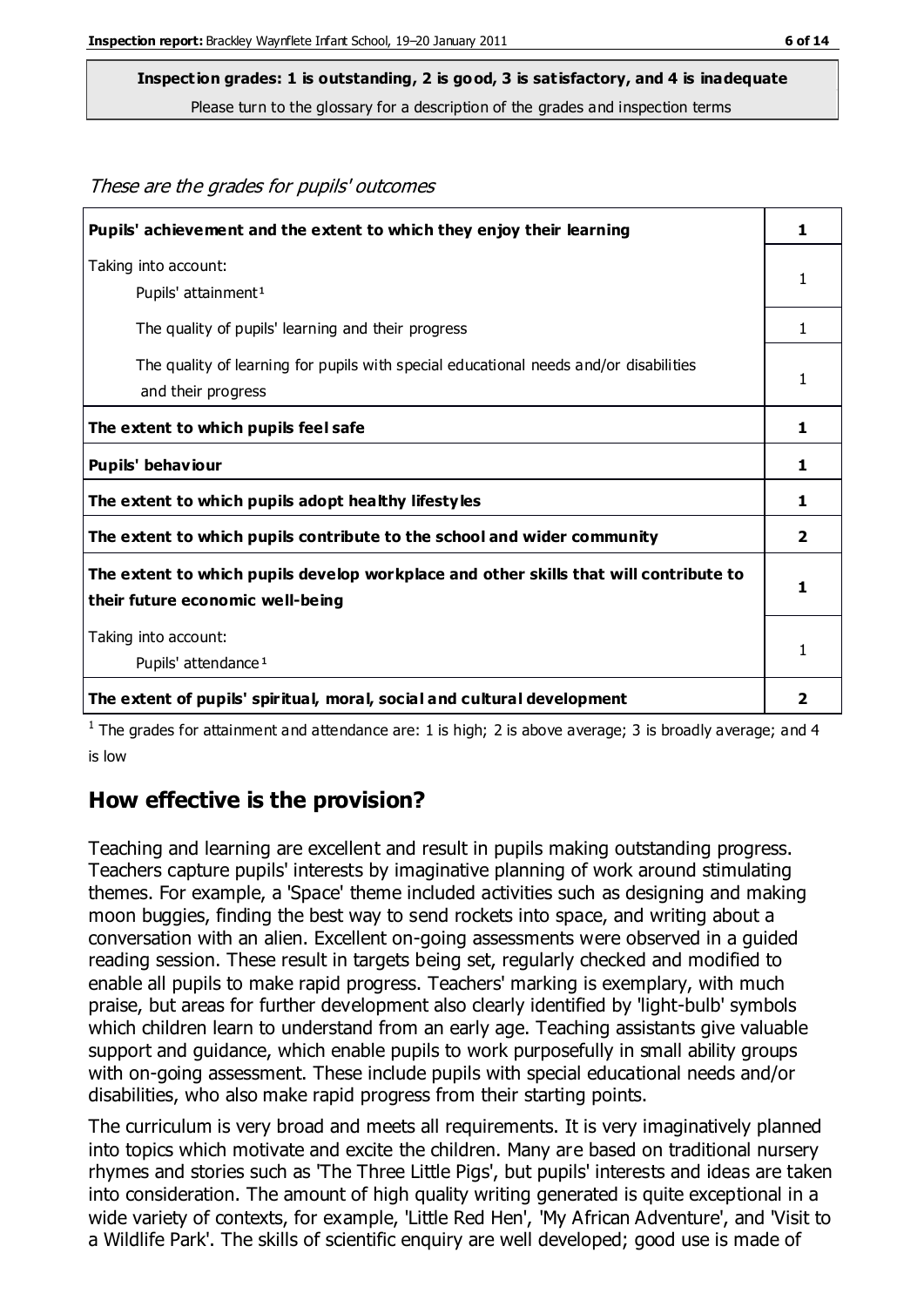prediction and numeracy skills when investigating cars' speeds on various ramps. Pupils use information and communication technology accurately, for example, to cut, paste and annotate when using the internet to research Guy Fawkes. Learning is being successfully extended into the home through after-school learning workshops with parents and carers.

Very well-targeted support for all pupils enables them to make the best of the opportunities provided by the school. All pupils are well known as individuals by adults in the school and know they always have someone to talk to if they are worried. Exemplary guidance is given to pupils when they start school and leave for junior school. When needed, the school's work with pupils and families facing challenging circumstances is outstanding. Pupils attending the popular breakfast club receive excellent care, with nutritious food and opportunities to prepare calmly for the day ahead.

These are the grades for the quality of provision

| The quality of teaching                                                                                    |  |
|------------------------------------------------------------------------------------------------------------|--|
| Taking into account:<br>The use of assessment to support learning                                          |  |
| The extent to which the curriculum meets pupils' needs, including, where relevant,<br>through partnerships |  |
| The effectiveness of care, guidance and support                                                            |  |

## **How effective are leadership and management?**

The headteacher is an outstanding leader who has the highest possible expectations of all the pupils in her care. Middle leaders and all staff share these expectations and work as a cohesive team. Very challenging targets are set for all pupils; these are invariably met and often exceeded because of the regular and meticulous monitoring of pupils' learning. This ensures that the high standards are kept up and continue to improve.

The governing body is highly committed to the school and discharges its duties well. Governors are vigilant in ensuring that safeguarding retains its high priority. They regularly and thoroughly assess all potential risks and take developing technologies, such as the internet, into account. Members of the governing body play a significant role in the selfevaluation process and hold the school and themselves to account. Their current action plan, for example, is to develop more involvement with parents and carers and pupils in school.

This is a school where everyone has equally excellent opportunities to succeed, and is expected to do so. Monitoring and evaluation are rigorous in ensuring that all pupils achieve to the best of their ability. Any potential barriers to learning such as gender, ethnicity, language or ability are quickly identified and addressed. There is no evidence of discrimination on any grounds. There is a very strong partnership with parents and carers which includes curriculum workshops and home-school projects. Virtually all who responded to the Ofsted questionnaire reported complete satisfaction with their children's experiences at the school.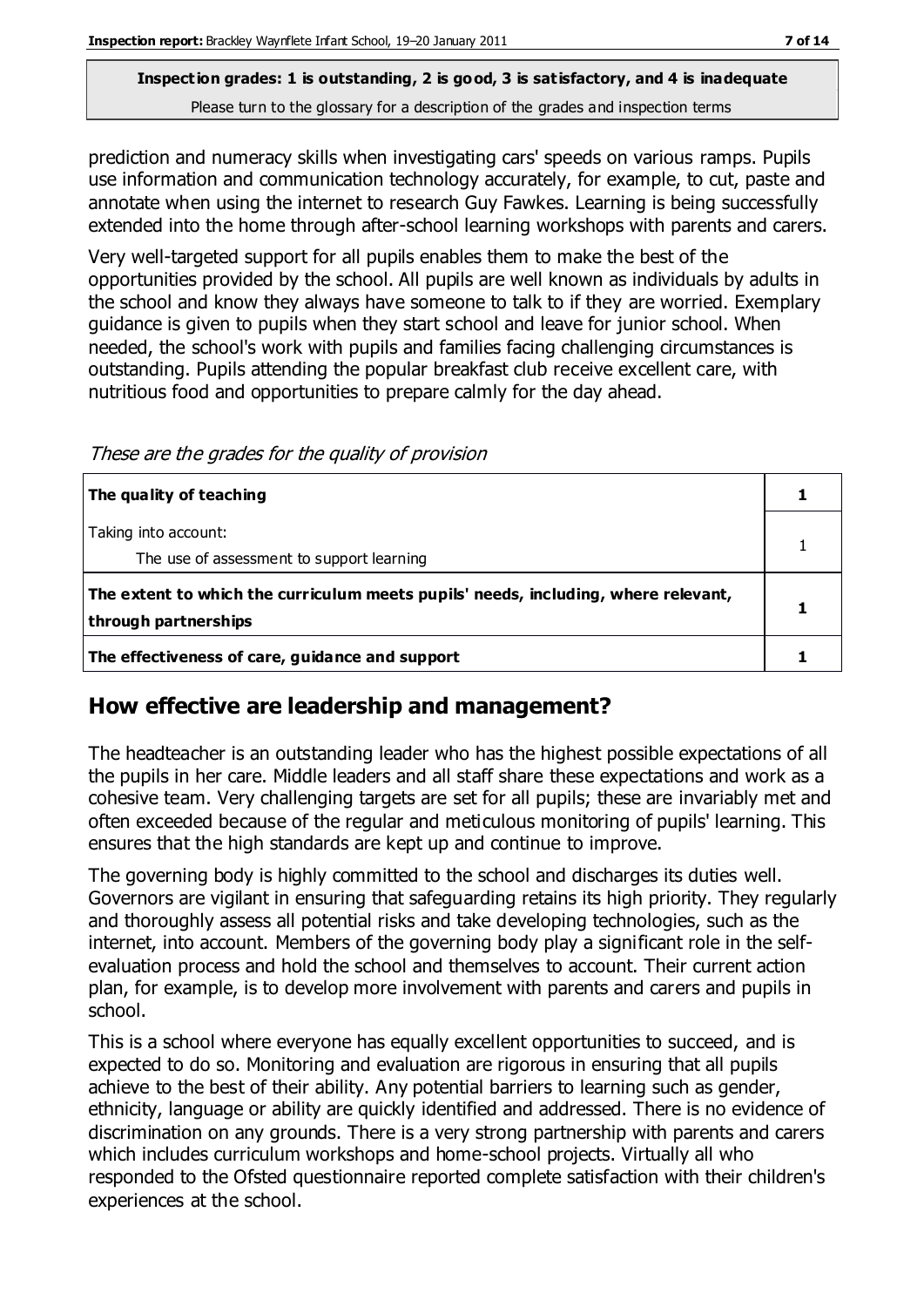The school has analysed its context and promotes community cohesion strongly within the school through the curriculum, visits and visitors. It has close links with other local schools and the wider community. Pupils enjoy writing to children in schools and to families abroad, for example, comparing American celebrations at Thanksgiving with their own at Christmas.

These are the grades for leadership and management

| The effectiveness of leadership and management in embedding ambition and driving<br><b>improvement</b>                                                           |                |
|------------------------------------------------------------------------------------------------------------------------------------------------------------------|----------------|
| Taking into account:<br>The leadership and management of teaching and learning                                                                                   |                |
| The effectiveness of the governing body in challenging and supporting the<br>school so that weaknesses are tackled decisively and statutory responsibilities met | 2              |
| The effectiveness of the school's engagement with parents and carers                                                                                             | 1              |
| The effectiveness of partnerships in promoting learning and well-being                                                                                           | 2              |
| The effectiveness with which the school promotes equality of opportunity and tackles<br><b>discrimination</b>                                                    | 1              |
| The effectiveness of safeguarding procedures                                                                                                                     | $\overline{2}$ |
| The effectiveness with which the school promotes community cohesion                                                                                              | 2              |
| The effectiveness with which the school deploys resources to achieve value for money                                                                             |                |

## **Early Years Foundation Stage**

Most children enter the Reception class with skills and abilities similar to those expected for their age. Good teaching by teachers and other adults who work with the children ensures that they make good progress and thoroughly enjoy learning. By the time they enter Year 1, the majority have reached or exceed the expected standards for their age in all areas of learning, but early language skills have, in the past, developed more slowly, particularly for those with summer birthdays. For this reason, the school has introduced a new scheme for the development of early literacy in the current year.

Observations show that this is being very successful. Children of all abilities and ages are well-motivated by the interesting material. They learn very quickly through repetition and widen their vocabulary through good questioning by their teachers about focus words. When taking part in independent activities, however, it is noticeable that boys choose fewer occasions to make marks and practise their emergent writing than girls, whose writing skills develop more quickly as a result. Numeracy and information and communication technology skills develop well because of the many opportunities to practise them. Children are confident and happy in this secure and welcoming environment. They fully understand the class routines, behave well and initiate play activities with each other. Social skills are very well developed.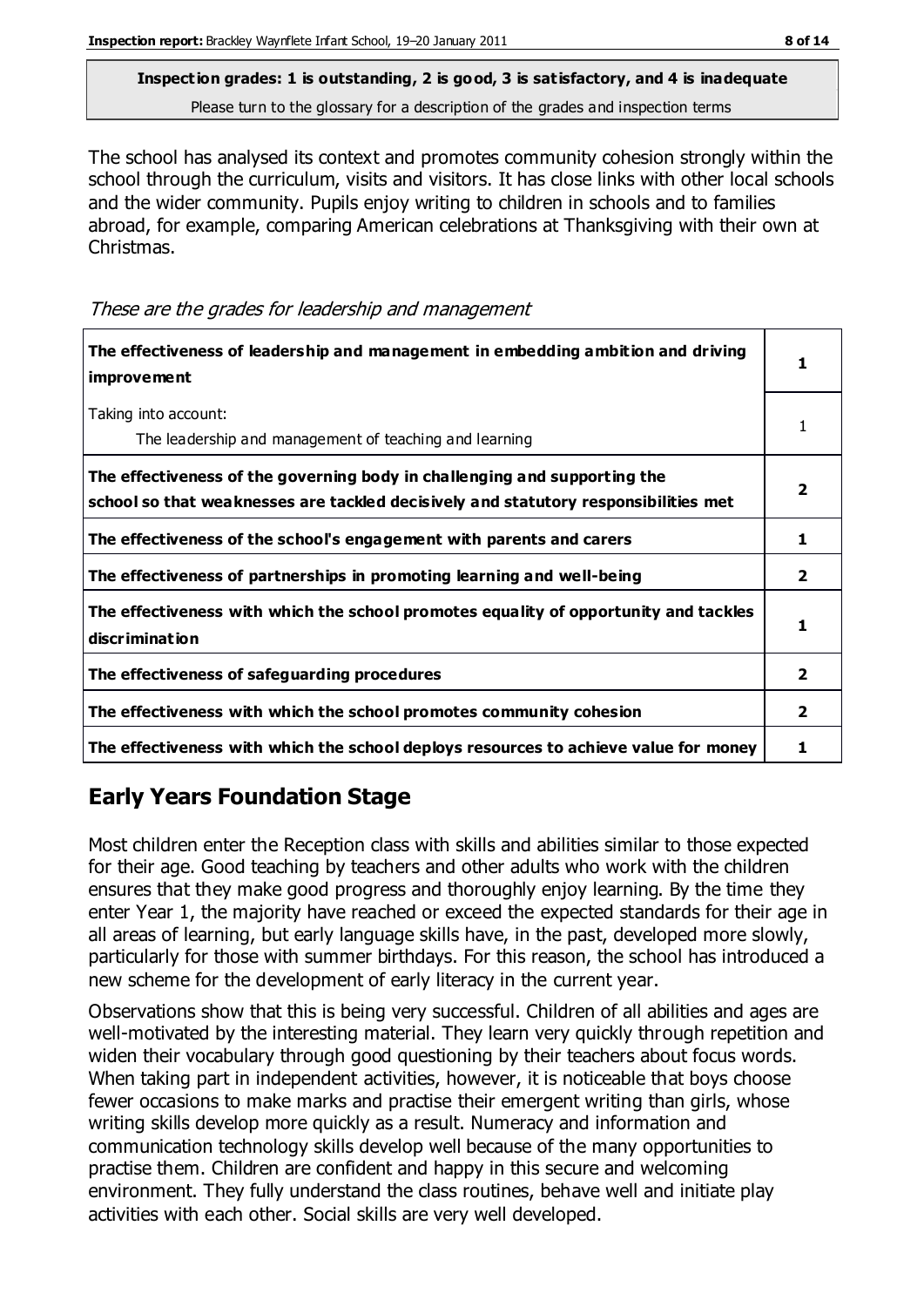Planning is good and includes activities across all the areas of learning identified for this age group. Assessment is thorough and all children have individual, challenging targets. Their progress is meticulously recorded in the same way as in the rest of the school. There is a well-equipped learning environment indoors. The Early Years Foundation Stage leader is new in the post, but has high expectations and a clear action plan for improvement. She is closely monitoring and evaluating the effectiveness of the literacy initiative. The teaching assistants are very well used to supervising independent and small-group learning. The safety and care of all children has a very high profile. Good relationships with parents and carers extend children's learning through home-school projects.

| These are the grades for the Early Tears Foundation Stage                             |  |
|---------------------------------------------------------------------------------------|--|
| Overall effectiveness of the Early Years Foundation Stage                             |  |
| Taking into account:<br>Outcomes for children in the Early Years Foundation Stage     |  |
| The quality of provision in the Early Years Foundation Stage                          |  |
| The effectiveness of leadership and management of the Early Years Foundation<br>Stage |  |

the grades for the Early Years Foundation Chase

## **Views of parents and carers**

There was a larger-than-average return of completed questionnaires, and virtually all those parents and carers who responded expressed entirely positive views about the school. There were relatively few comments, but these were very positive in their praise about the way the school helps their children to settle in. Several with older siblings thanked the school for the care it takes to make the transition to junior school so trouble free.

Parents and carers spoken to as they collected their children were pleased with the way they are kept informed and made to feel welcome in the school. Many remarked on how happy their children are in school and how pleased they are with progress. There were a very few who expressed negative views about the way the school handles disruptive behaviour. Inspectors explored this but found that pupils behave exceptionally well.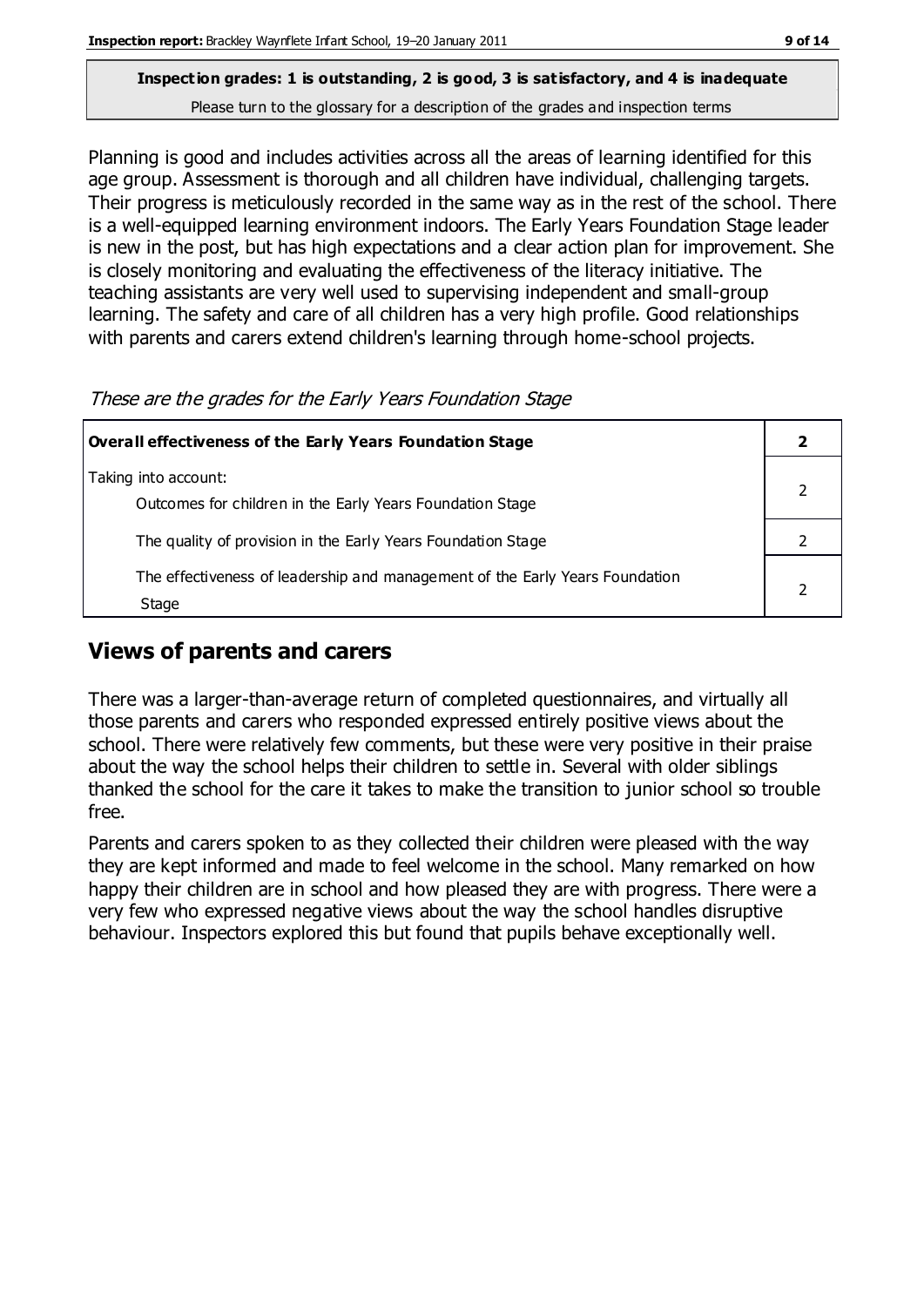#### **Responses from parents and carers to Ofsted's questionnaire**

Ofsted invited all the registered parents and carers of pupils registered at Brackley Waynflete Infant School to complete a questionnaire about their views of the school.

In the questionnaire, parents and carers were asked to record how strongly they agreed with 13 statements about the school. The inspection team received 69 completed questionnaires by the end of the on-site inspection. In total, there are 149 pupils registered at the school.

| <b>Statements</b>                                                                                                                                                                                                                                       |              | <b>Strongly</b><br><b>Agree</b><br>agree |              | <b>Disagree</b> |                |               | <b>Strongly</b><br>disagree |               |
|---------------------------------------------------------------------------------------------------------------------------------------------------------------------------------------------------------------------------------------------------------|--------------|------------------------------------------|--------------|-----------------|----------------|---------------|-----------------------------|---------------|
|                                                                                                                                                                                                                                                         | <b>Total</b> | $\frac{0}{0}$                            | <b>Total</b> | $\frac{0}{0}$   | <b>Total</b>   | $\frac{0}{0}$ | <b>Total</b>                | $\frac{0}{0}$ |
| My child enjoys school                                                                                                                                                                                                                                  | 46           | 67                                       | 21           | 30              | 2              | 3             | $\mathbf 0$                 | $\mathbf 0$   |
| The school keeps my child<br>safe                                                                                                                                                                                                                       | 54           | 78                                       | 14           | 20              | 0              | 0             | $\mathbf 0$                 | $\mathbf 0$   |
| My school informs me about<br>my child's progress                                                                                                                                                                                                       | 41           | 59                                       | 24           | 35              | 4              | 6             | $\mathbf 0$                 | $\mathbf 0$   |
| My child is making enough<br>progress at this school                                                                                                                                                                                                    | 36           | 52                                       | 29           | 42              | 4              | 6             | 0                           | $\mathbf 0$   |
| The teaching is good at this<br>school                                                                                                                                                                                                                  | 43           | 62                                       | 25           | 36              | 0              | 0             | $\mathbf 0$                 | $\mathbf 0$   |
| The school helps me to<br>support my child's learning                                                                                                                                                                                                   | 42           | 61                                       | 25           | 36              | $\overline{2}$ | 3             | $\mathbf 0$                 | $\mathbf 0$   |
| The school helps my child to<br>have a healthy lifestyle                                                                                                                                                                                                | 46           | 67                                       | 22           | 32              | $\mathbf{1}$   | $\mathbf{1}$  | $\mathbf 0$                 | $\mathbf 0$   |
| The school makes sure that<br>my child is well prepared for<br>the future (for example<br>changing year group,<br>changing school, and for<br>children who are finishing<br>school, entering further or<br>higher education, or entering<br>employment) | 46           | 67                                       | 18           | 26              | $\mathbf 0$    | $\mathbf{0}$  | $\mathbf 0$                 | $\mathbf 0$   |
| The school meets my child's<br>particular needs                                                                                                                                                                                                         | 38           | 55                                       | 30           | 43              | 1              | $\mathbf{1}$  | $\mathbf 0$                 | $\mathbf 0$   |
| The school deals effectively<br>with unacceptable behaviour                                                                                                                                                                                             | 31           | 45                                       | 27           | 39              | 3              | 4             | $\mathbf 0$                 | 0             |
| The school takes account of<br>my suggestions and concerns                                                                                                                                                                                              | 29           | 42                                       | 32           | 46              | 3              | 4             | 0                           | 0             |
| The school is led and<br>managed effectively                                                                                                                                                                                                            | 45           | 65                                       | 21           | 30              | $\mathbf{1}$   | $\mathbf{1}$  | $\mathbf 0$                 | $\mathbf 0$   |
| Overall, I am happy with my<br>child's experience at this<br>school                                                                                                                                                                                     | 47           | 68                                       | 21           | 30              | $\mathbf 1$    | $\mathbf{1}$  | $\mathbf 0$                 | $\mathbf 0$   |

The table above summarises the responses that parents and carers made to each statement. The percentages indicate the proportion of parents and carers giving that response out of the total number of completed questionnaires. Where one or more parents and carers chose not to answer a particular question, the percentages will not add up to 100%.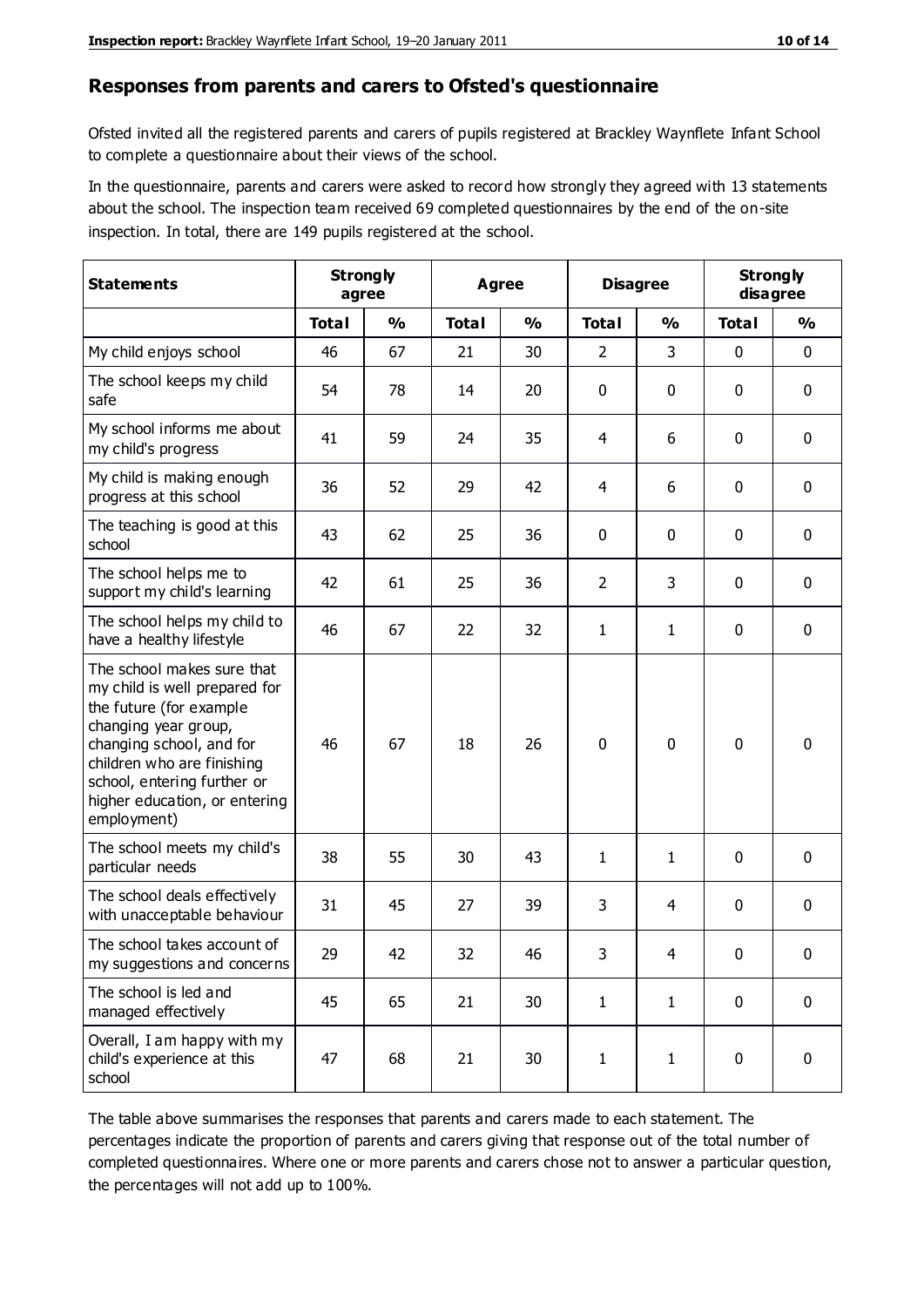## **Glossary**

| Grade   | <b>Judgement</b> | <b>Description</b>                                                                                                                                                                                                            |
|---------|------------------|-------------------------------------------------------------------------------------------------------------------------------------------------------------------------------------------------------------------------------|
| Grade 1 | Outstanding      | These features are highly effective. An outstanding school<br>provides exceptionally well for all its pupils' needs.                                                                                                          |
| Grade 2 | Good             | These are very positive features of a school. A school that<br>is good is serving its pupils well.                                                                                                                            |
| Grade 3 | Satisfactory     | These features are of reasonable quality. A satisfactory<br>school is providing adequately for its pupils.                                                                                                                    |
| Grade 4 | Inadequate       | These features are not of an acceptable standard. An<br>inadequate school needs to make significant improvement<br>in order to meet the needs of its pupils. Ofsted inspectors<br>will make further visits until it improves. |

## **What inspection judgements mean**

## **Overall effectiveness of schools**

|                       | Overall effectiveness judgement (percentage of schools) |      |                     |                   |
|-----------------------|---------------------------------------------------------|------|---------------------|-------------------|
| <b>Type of school</b> | <b>Outstanding</b>                                      | Good | <b>Satisfactory</b> | <b>Inadequate</b> |
| Nursery schools       | 59                                                      | 35   | 3                   | 3                 |
| Primary schools       | 9                                                       | 44   | 39                  | 7                 |
| Secondary schools     | 13                                                      | 36   | 41                  | 11                |
| Sixth forms           | 15                                                      | 39   | 43                  | 3                 |
| Special schools       | 35                                                      | 43   | 17                  | 5                 |
| Pupil referral units  | 21                                                      | 42   | 29                  | 9                 |
| All schools           | 13                                                      | 43   | 37                  | 8                 |

New school inspection arrangements were introduced on 1 September 2009. This means that inspectors now make some additional judgements that were not made previously.

The data in the table above are for the period 1 September 2009 to 31 August 2010 and are consistent with the latest published official statistics about maintained school inspection outcomes (see **[www.ofsted.gov.uk](http://www.ofsted.gov.uk/)**).

The sample of schools inspected during 2009/10 was not representative of all schools nationally, as weaker schools are inspected more frequently than good or outstanding schools.

Percentages are rounded and do not always add exactly to 100.

Sixth form figures reflect the judgements made for the overall effectiveness of the sixth form in secondary schools, special schools and pupil referral units.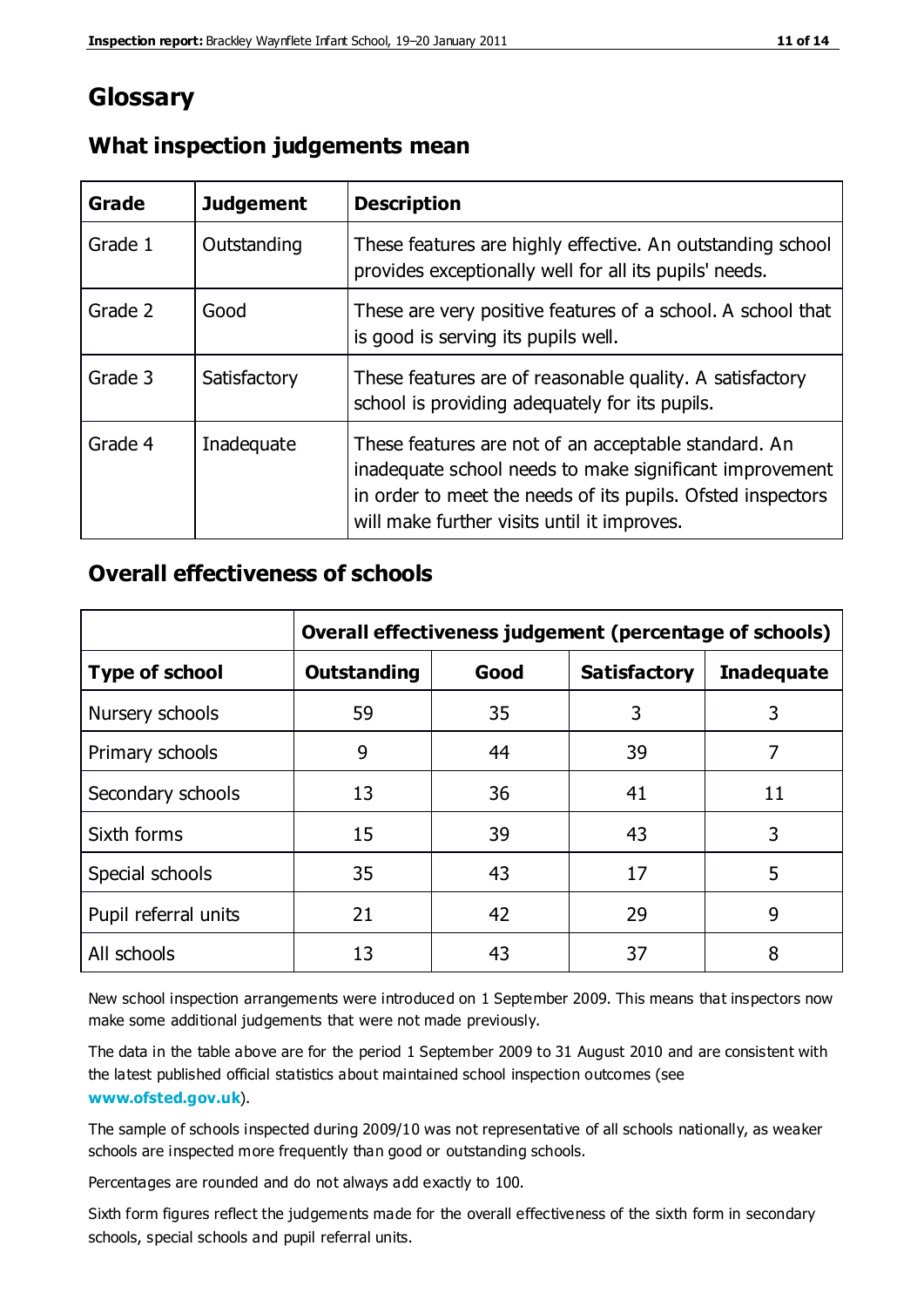# **Common terminology used by inspectors**

| Achievement:               | the progress and success of a pupil in their learning,<br>development or training.                                                                                                                                                          |
|----------------------------|---------------------------------------------------------------------------------------------------------------------------------------------------------------------------------------------------------------------------------------------|
| Attainment:                | the standard of the pupils' work shown by test and<br>examination results and in lessons.                                                                                                                                                   |
| Capacity to improve:       | the proven ability of the school to continue<br>improving. Inspectors base this judgement on what<br>the school has accomplished so far and on the quality<br>of its systems to maintain improvement.                                       |
| Leadership and management: | the contribution of all the staff with responsibilities,<br>not just the headteacher, to identifying priorities,<br>directing and motivating staff and running the school.                                                                  |
| Learning:                  | how well pupils acquire knowledge, develop their<br>understanding, learn and practise skills and are<br>developing their competence as learners.                                                                                            |
| Overall effectiveness:     | inspectors form a judgement on a school's overall<br>effectiveness based on the findings from their<br>inspection of the school. The following judgements,<br>in particular, influence what the overall effectiveness<br>judgement will be. |
|                            | The school's capacity for sustained<br>improvement.                                                                                                                                                                                         |
|                            | Outcomes for individuals and groups of pupils.                                                                                                                                                                                              |
|                            | The quality of teaching.                                                                                                                                                                                                                    |
|                            | The extent to which the curriculum meets<br>pupils' needs, including, where relevant,<br>through partnerships.                                                                                                                              |
|                            | The effectiveness of care, guidance and<br>support.                                                                                                                                                                                         |
| Progress:                  | the rate at which pupils are learning in lessons and<br>over longer periods of time. It is often measured by<br>comparing the pupils' attainment at the end of a key                                                                        |

stage with their attainment when they started.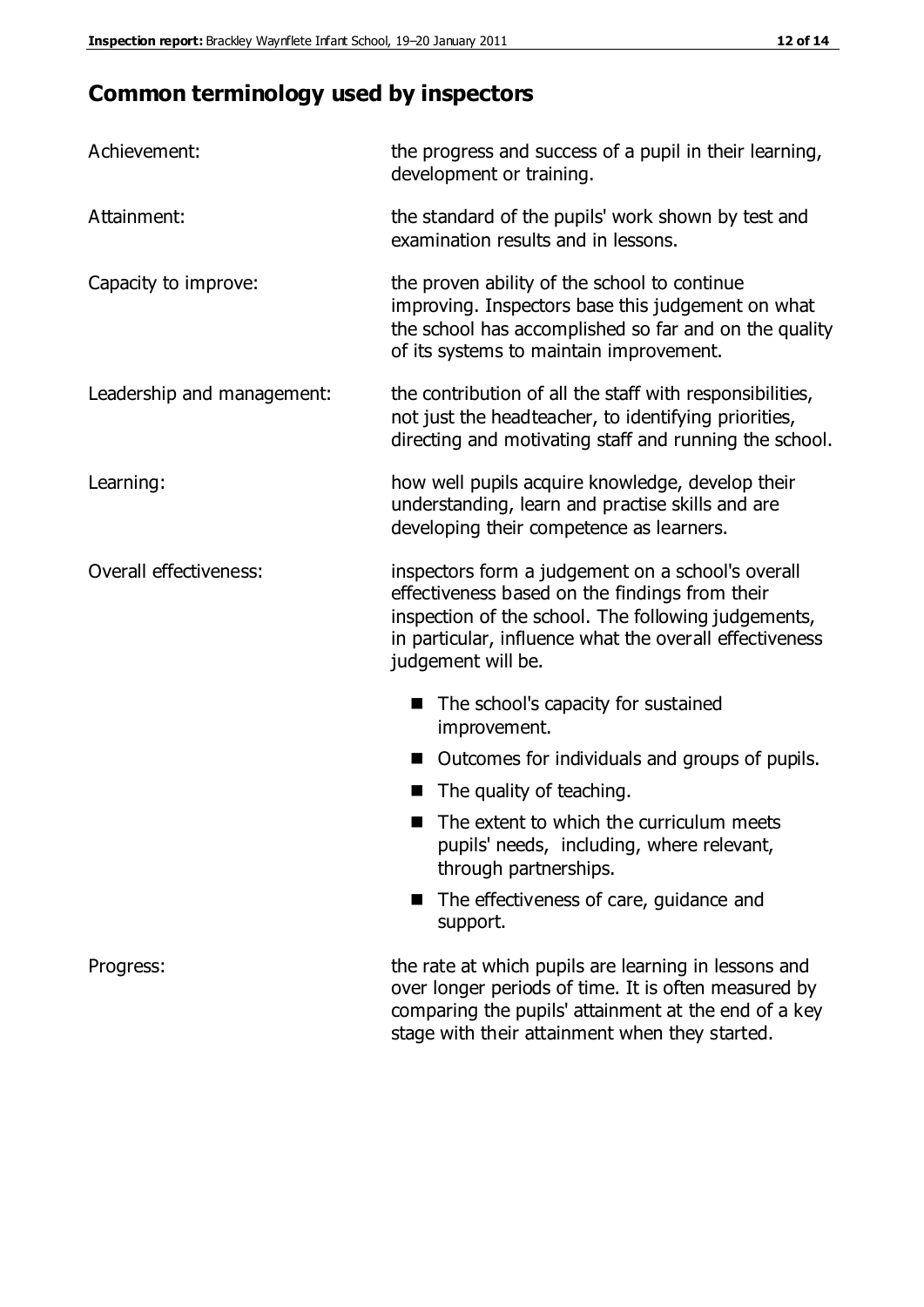## **This letter is provided for the school, parents and carers to share with their children. It describes Ofsted's main findings from the inspection of their school.**

21 January 2011

#### Dear Children

#### **Inspection of Brackley Waynflete Infant School, Brackley, NN13 6AF**

Thank you very much for being so polite and helpful when we visited your school recently. It was good to see you enjoying your work and play. You are very lucky, because your school gives you an excellent education.

Your headteacher runs the school extremely well. Teaching is excellent, so you enjoy your lessons and work hard too. You do very well in reading, writing and mathematics. Your writing is particularly good, but boys do not do quite so well as girls. You are also good at other things like art, music and science and use computers skilfully. Your behaviour is excellent and you all get on well together, so the school is a happy place and you enjoy your learning. Children in Reception love to learn outdoors, but there are only outside doors in one of their classrooms.

All the adults take excellent care of you and, in turn, you take care of those younger than yourselves at play and lunchtimes. You told us you can always talk to someone, if you have problems. You know how to keep yourself safe and healthy in school and outside it. You enjoy expressing your views through the school council.

All the adults in your school want it to be even better. To make this happen, I have asked them to:

- $\blacksquare$  make sure boys improve their writing so that it is as good as that of the girls
- make sure that all Reception children find it easy to learn outdoors.

You can help by always doing your best handwriting. I wish you all well in the future.

Yours sincerely

Carol Worthington Lead inspector